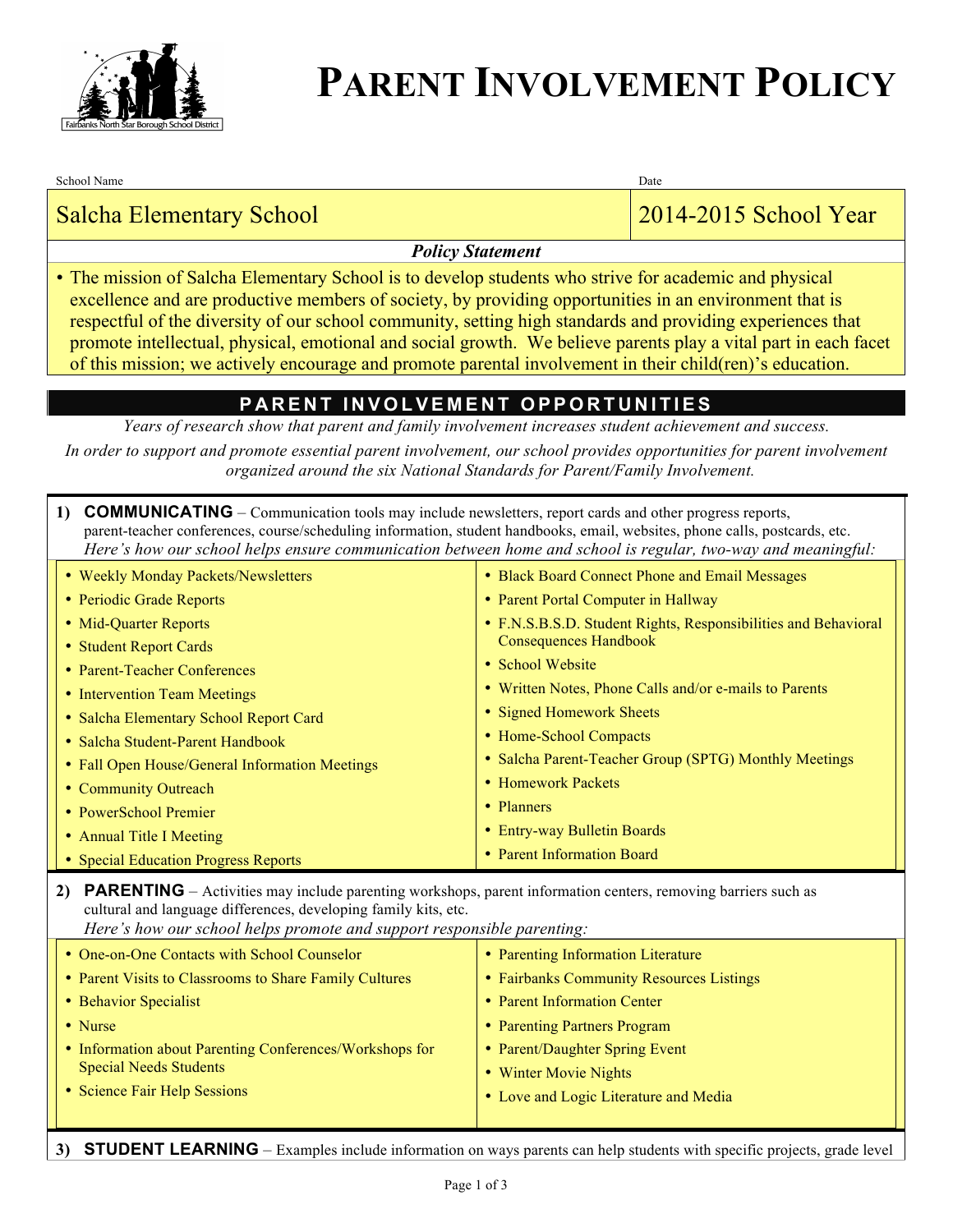

# **PARENT INVOLVEMENT POLICY**

performance standards, interactive homework assignments, helping students set and reach educational goals, understanding their learning style, etc. *Here's how our school helps connect parents to their children's learning:*

| • After School Programs                  | • Regular Homework Packet           |
|------------------------------------------|-------------------------------------|
| • Homework Helpers/Study Hall            | • Title I Family Curriculum Nights  |
| • Academic Awards Assemblies             | • Book Fair                         |
| • Quarterly Attendance Awards            | • Science Fair                      |
| • Field Trip Participation               | • Parent Info Packets               |
| • Classroom Celebrations                 | • General Music Concerts            |
| • Math Online Parent Component           | • Student-of-the-Week               |
| • Safety Officer Presentations           | • Summer Science Camp               |
| • New Curriculum Showcases at Open House | • Science Fair Help Sessions        |
| • Helpful Website Addresses and Logins   | • Library Reading Incentive Program |
|                                          |                                     |

#### **4) VOLUNTEERING** – Examples include a welcoming climate, opportunities for volunteerism during and outside regular schools hours, accessible parent volunteer programs and training, volunteer appreciation, meaningful activities based on volunteer interests and abilities. *Here's how our school welcomes parents in the school and seeks their support and assistance:*

| • Salcha Parent Teacher Group (SPTG)                | • Fall Carnival                             |
|-----------------------------------------------------|---------------------------------------------|
| • Book Sales                                        | • Fund Raising                              |
| • Visiting Authors and Artists                      | • Parent Volunteers in Classrooms           |
| • Library Needs                                     | • Parent Volunteers in After School Program |
| • Staff Appreciation Days                           | • Salcha Ski Club                           |
| $\bullet$ 6 <sup>th</sup> Grade Graduation Mementos | • Science Fair                              |
| • End-of-Year Community Picnic                      | • School Gardens                            |
| • Lunchtime Visits                                  | • Field Trip Chaperones                     |
| • Title I Curriculum Nights                         | • Swimming Lessons                          |
| • Harvest Potluck                                   | • Summer Science Camp                       |
| • Piledriver Slough Study                           | • Yearly Fall X-Country Race                |
| • Salcha Spring 5K Challenge                        | • Room Parents                              |
| • Chess Club                                        | • Parent/Daughter Spring Event              |
| • Running Club                                      | $\bullet$ Lock-ins                          |
| • Classroom Read Alouds                             |                                             |

**5) SCHOOL DECISION-MAKING AND ADVOCACY** – Provide well-publicized processes for influencing decisions, raising issues or concerns, and resolving problems; form school PTAs or other parent groups; encourage participation on advisory committees; involve parents in setting school goals; and involve parents in decisions that affect their children. *Here's how our school ensures parents are full partners in the decisions that affect children and families:*

| • Salcha Parent-Teacher Group   | • Annual Fall Informational Meetings/Open House |
|---------------------------------|-------------------------------------------------|
| • Parent Input/Title I Planning | • Parent Volunteers                             |
| • Title I STEPP Team            | • School Climate Survey                         |
| • Parent Teacher Conferences    | • Emails and Phone Calls                        |
| $\cdot$ IEPs/504 Plans          | • Meetings with Principal                       |
| • Intervention Team Members     | • Title I Meeting Time Survey                   |

**6) COLLABORATING WITH COMMUNITY** – Utilize community resources; develop partnerships; foster student participation in community service; involve community members in school volunteer programs. *Our school makes*